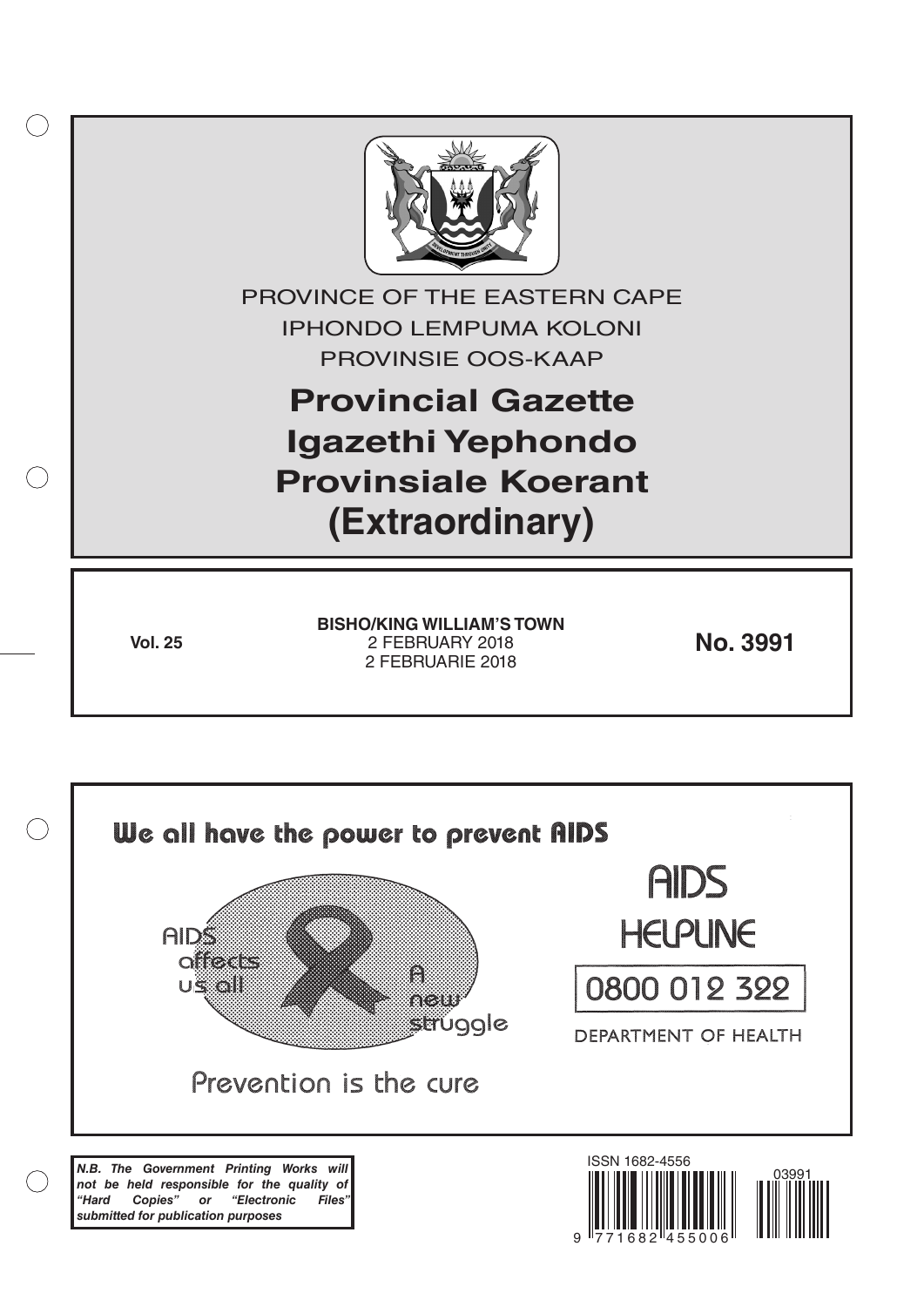# **IMPORTANT NOTICE:**

**The GovernmenT PrinTinG Works Will noT be held resPonsible for any errors ThaT miGhT occur due To The submission of incomPleTe / incorrecT / illeGible coPy.**

**no fuTure queries Will be handled in connecTion WiTh The above.**

# **CONTENTS**

|          |                                                                                                       | Gazette<br>No. | Page<br>No. |
|----------|-------------------------------------------------------------------------------------------------------|----------------|-------------|
|          | <b>LOCAL AUTHORITY NOTICES • PLAASLIKE OWERHEIDS KENNISGEWINGS</b>                                    |                |             |
| 17<br>18 | Eastern Cape Liquor Act (10/2003): Notice of lodgement of applications for transfer of certificate of | 3991           |             |
|          |                                                                                                       | 3991           |             |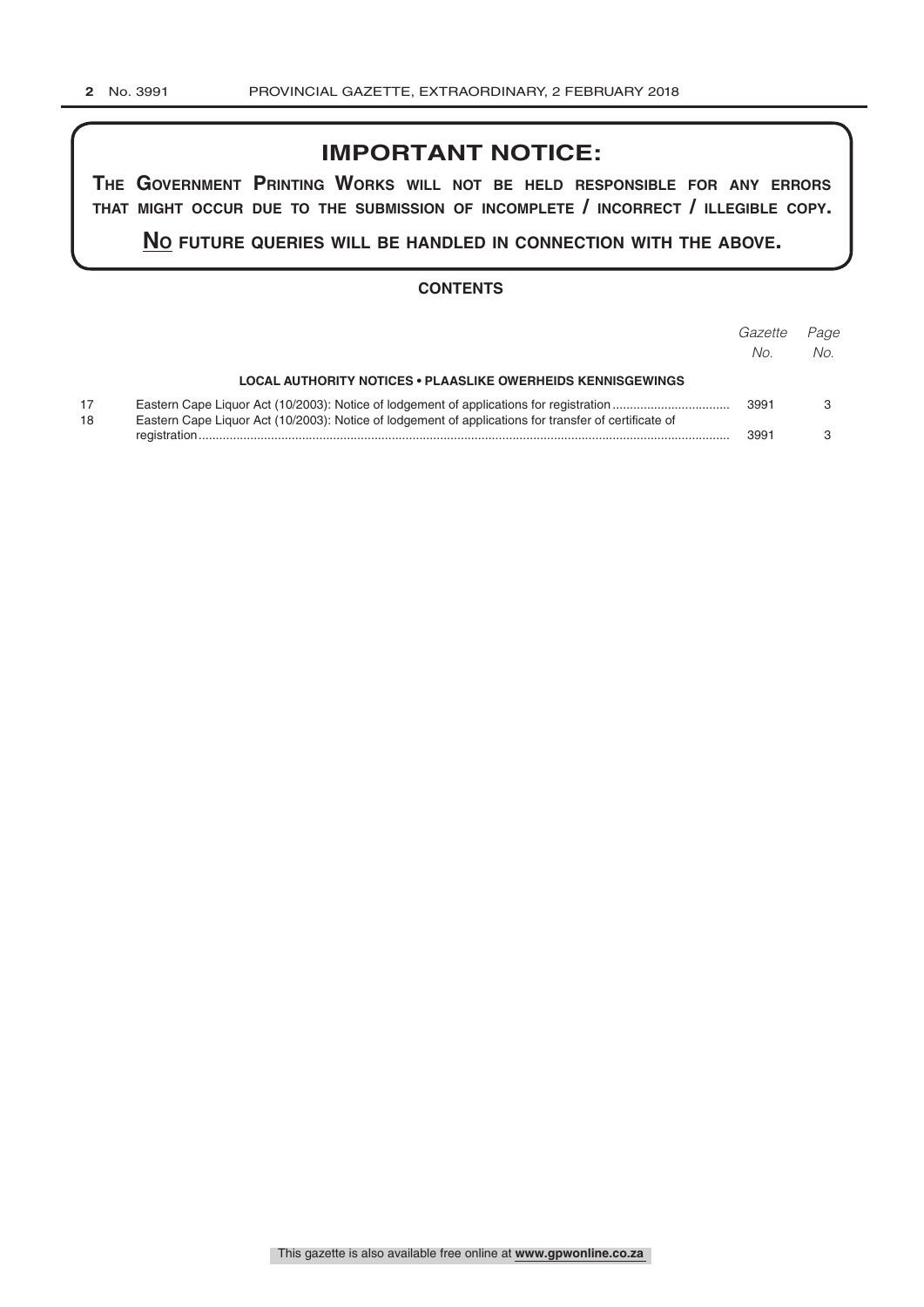# Local Authority Notices • Plaaslike Owerheids Kennisgewings

## **LOCAL AUTHORITY NOTICE 17 OF 2018**

1. CM3 [Reg 4 (1)

### EASTERN CAPE LIQUOR ACT, 2003 (Act No. 10 of 2003) NOTICE OF LODGEMENT OF APPLICATIONS FOR REGISTRATION

Notice is hereby given that the applications for registration, particulars of which appear in the Schedule hereunder, have been lodged with the Board. Interested parties may, free of charge, inspect any application which appears in the Schedule hereunder and may within twenty one days of this notice, lodge with the Board written representations in support of, or written objections. LERATO RADIKOANYANA EASTERN CAPE LIQUOR BOARD 01 February 2018 **SCHEDULE** 

|                           |                   |                                                                   | 3                         |                                 |                                                                                               |  |
|---------------------------|-------------------|-------------------------------------------------------------------|---------------------------|---------------------------------|-----------------------------------------------------------------------------------------------|--|
| <b>Application Number</b> |                   | Name and number of<br>Kind of registration<br>Ward<br>applied for |                           | Kind of<br>liquor to be<br>sold | Name under which business is to be<br>conducted and particulars of the erf,<br>street or farm |  |
| 1.                        | REF2017/435313/07 | Ward 27 Buffalo City<br>Metropolitan Municipality                 | On Consumption            | All kinds                       | Jemima's Gonubie, 30 A Main Road,<br>Gonubie, East London, 5201                               |  |
| 2.                        | REF7207225854086  | Ward 3 Enoch Mgijimi<br><b>Local Municipality</b>                 | On and Off<br>Consumption | All kinds                       | Tembi's Tavern, Machibini Village,<br>Secondary Village, Queenstown, 5320                     |  |
| 3.                        | REF7003145654080  | Ward 7 Enoch Mgijimi<br>Local Municipality                        | On and Off<br>Consumption | All kinds                       | Barney's Tavern, 352 Kaseme Street, Zone<br>1, Ezibeleni, 5326                                |  |
| 4.                        | REF7303285790086  | Ward 43 Buffalo City<br>Metropolitan Municipality                 | On and Off<br>Consumption | All kinds                       | Ayalinga Tavern, 4576 Tyutyu Central,<br>Bhisho, 5605                                         |  |
| 5.                        | REF8602165162087  | Ward 49 Nelson Mandela<br>Metropolitan Municipality               | Off Consumption           | All kinds                       | DJ's Tavern, Erf 12468, 3 Hodedan<br>Crescent, Rosedale, Uitenhage, 6230                      |  |
| 6.                        | REFIT 1331/2004   | Ward 18 Mnguma Local<br>Municipality                              | Off Consumption           | All kinds                       | Tops @ Ngamakwe, 20 Main Street, Hill<br>Top, Ngamakwe, 5000                                  |  |
| 7.                        | REF9103146249084  | Ward 27 King Sabata<br>Dalindyebo Municipality                    | On and Off<br>Consumption | All kinds                       | Guys And Girls Tavern, Ntsitshana<br>Administrative Area, Dinga Location,<br>Mganduli, 5080   |  |
| 8.                        | REF2015/221292/07 | Raymond Mhlaba Local<br>Municipality                              | <b>Special Event</b>      | All kinds                       | Echolimed (Pty) Limited, Fort Hare<br>University, Alice,                                      |  |
| 9.                        | REF6611225164084  | Nelson Mandela<br><b>Metropolitan Municipality</b>                | <b>Special Event</b>      | All kinds                       | Ratel Rally 2018, Erf 1, R75 Springs Holiday<br>Resort, Uitenhage, 6230                       |  |
| 10.                       | REF2015/155196/07 | Ndlambe Municipality                                              | Special Event             | All kinds                       | Royal St Andrews Hotel Amanzi Challenge,<br>West Beach, Port Alfred, 6120                     |  |

# **LOCAL AUTHORITY NOTICE 18 OF 2018**

FORM 9<br>For 44.409 Reg 11 (1)]

#### EASTERN CAPE LIQUOR ACT, 2003 (Act No. 10 of 2003)

### NOTICE OF LODGEMENT OF APPLICATIONS FOR TRANSFER OF CERTIFICATE OF REGISTRATION

Notice is hereby given that the applications for transfer of certificates of registration, particulars of which appear in the Schedule hereunder, have been lodged with the Board.

Interested parties may, free of charge, inspect any application which appears in the Schedule hereunder and may within twenty one days of this notice, lodge with the Board written representations in support of, or written objections.

#### LERATO RADIKOANYANA EASTERN CAPE LIQUOR BOARD 01 February 2018

#### **SCHEDULE**

| <b>Application Number</b> |                   | Particulars of certificate of<br>Name and number<br>of Ward<br>registration |                                                                                                 |                                                         | <b>Particulars of</b><br>prospective holder of<br>certificate of registration |
|---------------------------|-------------------|-----------------------------------------------------------------------------|-------------------------------------------------------------------------------------------------|---------------------------------------------------------|-------------------------------------------------------------------------------|
|                           |                   |                                                                             |                                                                                                 | Particulars of holder of<br>certificate of registration |                                                                               |
|                           | ECP12810/03017/ON | Ward 10 Ndlambe<br><b>Local Municipality</b>                                | C' Est La Vie, 8544 Portion Of Erf<br>4212, 18 Princess Avenue, West<br>Bank, Port Alfred, 6120 | Elene<br>Johanna<br>Daubermann                          | Edney Anne De Bruyn                                                           |